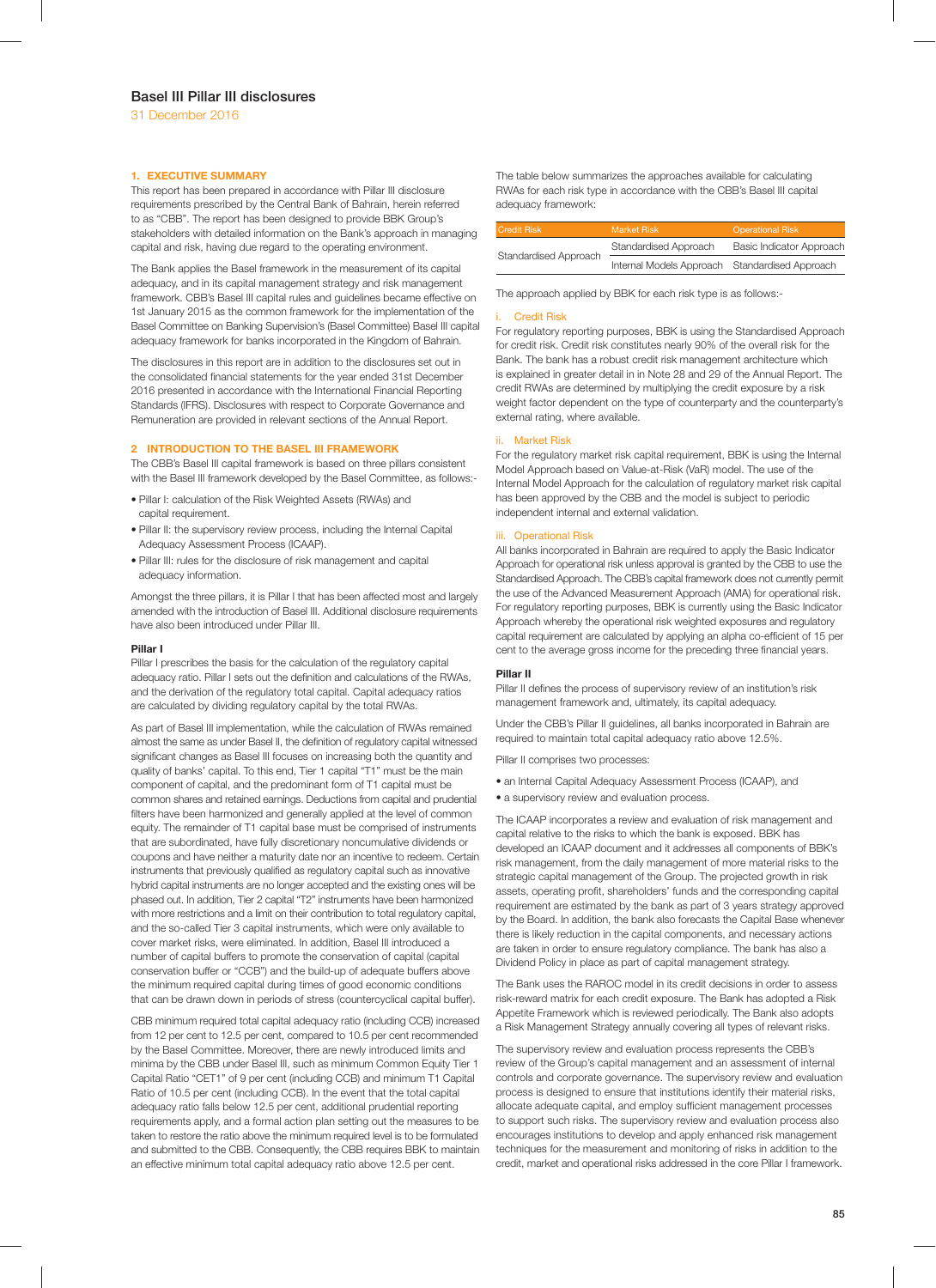# **2 INTRODUCTION TO THE BASEL III FRAMEWORK** (continued)

# **Pillar II** (continued)

Other risk types which are not covered by the minimum capital requirements in Pillar I include liquidity risk, interest rate risk in the banking book, strategic risk, concentration risk, reputational risk, and residual risk. These are covered either by capital, or risk management and mitigation processes under Pillar II.

BBK conducts stress testing of its portfolio as part of the ICAAP process.

#### **Pillar III**

Pillar III deals with the Market Discipline guidelines of the regulator to ensure adequate disclosure of risk management practices, corporate governance standards and capital adequacy information. The banks publishes disclosures periodically and in the Annual Report.

The disclosures comprise detailed qualitative and quantitative information. The purpose of the Pillar III disclosure requirements is to complement the first two pillars and the associated supervisory review process. The disclosures are designed to enable stakeholders and market participants to assess an institution's risk appetite and risk exposures and to encourage all banks, via market pressures, to move toward more advanced forms of risk management.

Under the current regulations, partial disclosure consisting mainly of quantitative analysis is required during half year reporting, whereas full disclosure is required to coincide with the financial year end reporting.

#### Regulatory Reforms

The Bank is categorized as Domestic Systemically Important Bank ("DSIB"). Currently, the CBB has not prescribed any Countercyclical Buffer or additional capital requirements for DSIBs.

The framework on Leverage Ratio will be part of the Pillar 1 after its introduction by the CBB. The framework is currently under initial monitoring period. As per the concluded consultation, the framework is proposed to be introduced with effect from January 1, 2018.

The CBB has concluded consultation on draft guidelines for Credit Grading and Classification in 2015. The CBB has also solicited views from banks on the Basel Committee's consultation document on Standardized Approach. Similarly, the bank is in the process of reviewing IFRS 9 for implementation within the prescribed timeframe. These initiatives, if and when introduced, may impact capital adequacy requirements.

## **3 GROUP STRUCTURE**

The Group's financial statements are prepared and published on a full consolidation basis, with all subsidiaries being consolidated in accordance with IFRS. For capital adequacy purposes, all financial subsidiaries are included within the Group structure. However, the CBB's capital adequacy methodology accommodates both normal and aggregation forms of consolidation.

The principal subsidiaries, Associates and Joint Ventures and basis of consolidation for capital adequacy purposes are as follows:-

|                                                  | <b>Domicile</b>    |     | <b>Ownership Consolidation basis</b> |
|--------------------------------------------------|--------------------|-----|--------------------------------------|
| <b>Subsidiaries</b>                              |                    |     |                                      |
| CrediMax B.S.C. (c)                              | Kingdom of Bahrain |     | 100% Full Consolidation              |
| Invita B.S.C. (c)                                | Kingdom of Bahrain |     | 100% Risk Weighted                   |
| $Invita - Kuwait*$                               | State of Kuwait    |     | 60% Risk Weighted                    |
| <b>Global Payment Services</b><br>W.L.L. (GPS)** | Kingdom of Bahrain |     | 55% Full Consolidation               |
| <b>Associates</b>                                |                    |     |                                      |
| Bahrain Liquidity Fund                           | Kingdom of Bahrain |     | 24% Risk Weighted                    |
| Bahrain Commercial<br>Facilities Company B.S.C.  | Kingdom of Bahrain |     | 23% Risk Weighted                    |
| The Benefit Company<br>B.S.C(c)                  | Kingdom of Bahrain |     | 22% Risk Weighted                    |
| <b>Joint Venture</b>                             |                    |     |                                      |
| Sakana Holistic Housing<br>Solutions B.S.C. (c)  | Kingdom of Bahrain |     | 50% Risk Weighted                    |
| Aegila Capital<br>Management Limited             | United Kingdom     |     | 50% Risk Weighted                    |
| BBK Geojit Securities KSC State of Kuwait        |                    | 40% | <b>Risk Weighted</b>                 |
| * Shareholding through Invita Subsidiary         |                    |     |                                      |

\*\* Shareholding through CrediMax Subsidiary

There are no restrictions on the transfer of funds or regulatory capital within the Group.

# **4 STATEMENT OF FINANCIAL POSITION UNDER THE REGULATORY SCOPE OF CONSOLIDATION**

The table below shows the link between the statement of financial position in the published financial statements (accounting statement of financial position) and the regulatory statement of financial position.

|                                                                             | Statement of financial position as           | Statement of financial position        |           |
|-----------------------------------------------------------------------------|----------------------------------------------|----------------------------------------|-----------|
|                                                                             | in published financial statements<br>BD '000 | as per Regulatory Reporting<br>BD '000 | Reference |
| <b>Assets</b>                                                               |                                              |                                        |           |
| <b>Cash and balances with central banks</b>                                 | 314,368                                      | 314,368                                |           |
| <b>Treasury bills</b>                                                       | 401,635                                      | 401,635                                |           |
| Deposits and amounts due from banks and other financial institutions        | 318,407                                      | 318,407                                |           |
| Loans and advances to customers                                             | 1,767,138                                    | 1,767,138                              |           |
| Of which collective impairment provisions                                   | (30, 865)                                    |                                        | a         |
| Of Which net loans and advances (gross of collective impairment provisions) | 1,798,003                                    | 1,767,138                              |           |
| <b>Investment securities</b>                                                | 768,134                                      | 768,134                                |           |
| Of which related to equity investments in financial entities                |                                              | 37,403                                 |           |
| Of which investments in financial entities under CET1                       |                                              | 28,461                                 | b         |
| Of which investments in financial entities under Tier 2                     |                                              | 8,942                                  | C         |
| Of which related to other investments                                       |                                              | 693,328                                |           |
| Investments in associated companies and joint ventures                      | 43,923                                       | 46,443                                 |           |
| Of which Investment in own shares                                           | 515                                          | 515                                    | d         |
| Of which equity investments in financial entities                           | 30,351                                       | 30,351                                 | е         |
| Of which other investments                                                  | 13,057                                       | 15,577                                 |           |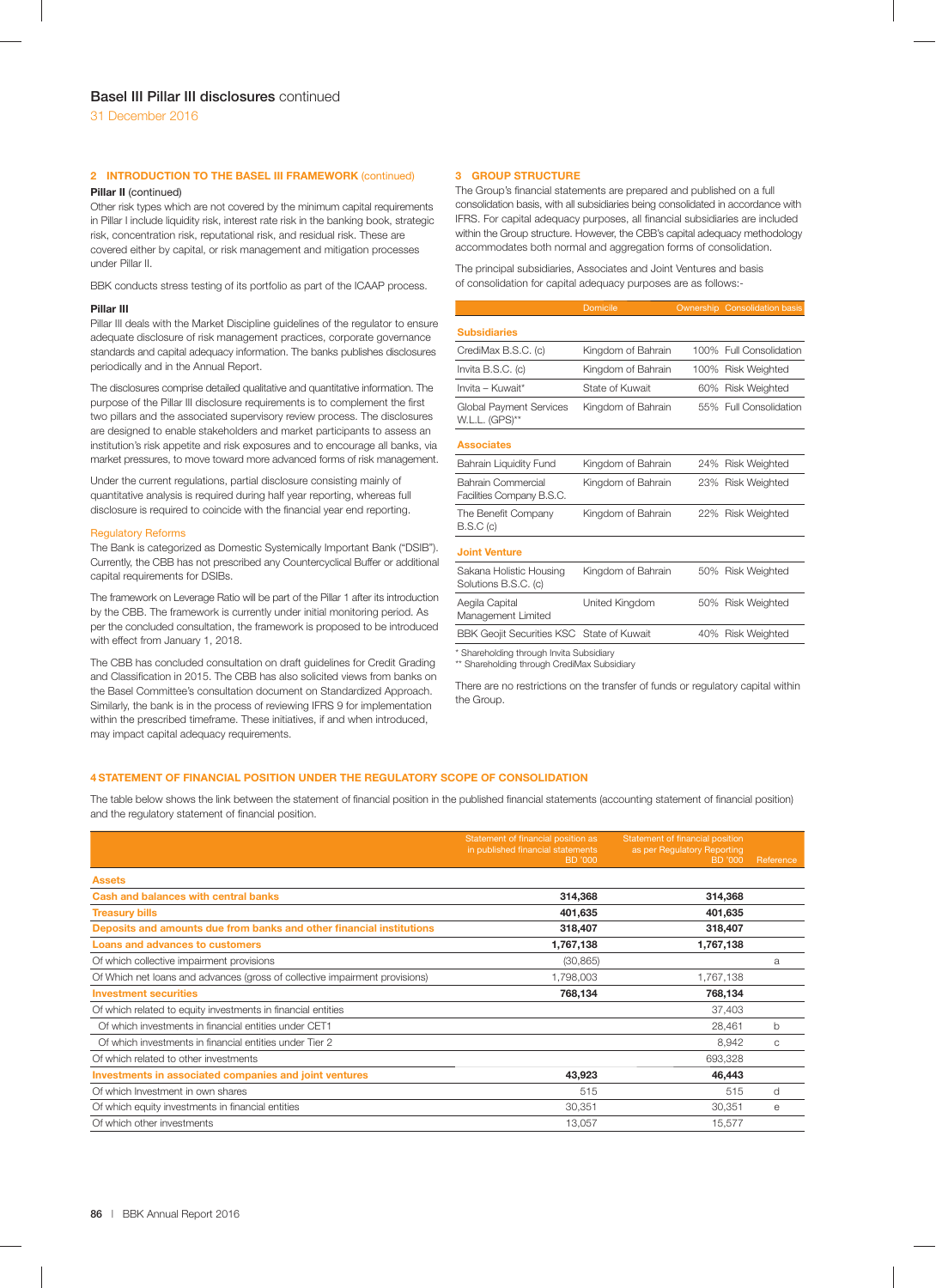|                                                                    | Statement of financial position as<br>in published financial statements<br><b>BD</b> '000 | Statement of financial position<br>as per Regulatory Reporting<br><b>BD</b> '000 | Reference    |
|--------------------------------------------------------------------|-------------------------------------------------------------------------------------------|----------------------------------------------------------------------------------|--------------|
| Interest receivable and other assets                               | 64,769                                                                                    | 63,613                                                                           |              |
| Of which deferred tax assets due to temporary differences          | 2,217                                                                                     | 2,217                                                                            | f            |
| Of which Interest receivable and other assets                      | 62,552                                                                                    | 61,396                                                                           |              |
| <b>Premises and equipment</b>                                      | 24,183                                                                                    | 23,984                                                                           |              |
| <b>Total assets</b>                                                | 3,702,557                                                                                 | 3,703,722                                                                        |              |
| <b>Liabilities and Equities</b>                                    |                                                                                           |                                                                                  |              |
| <b>Liabilities</b>                                                 |                                                                                           |                                                                                  |              |
| Deposits and amounts due to banks and other financial institutions | 259,911                                                                                   | 259,911                                                                          |              |
| Borrowings under repurchase agreement                              | 184,016                                                                                   | 184,016                                                                          |              |
| <b>Term borrowings</b>                                             | 206,109                                                                                   | 206,109                                                                          |              |
| Customers' current, savings and other deposits                     | 2,493,715                                                                                 | 2,495,693                                                                        |              |
| Interest payable and other liabilities                             | 84,591                                                                                    | 84,156                                                                           |              |
| <b>Total liabilities</b>                                           | 3,228,342                                                                                 | 3,229,885                                                                        |              |
| <b>Equity</b>                                                      |                                                                                           |                                                                                  |              |
| <b>Share capital</b>                                               | 108,165                                                                                   | 108,165                                                                          | g            |
| <b>Treasury stock</b>                                              | (1,206)                                                                                   | (1,206)                                                                          | h            |
| Perpetual tier 1 convertible capital securities                    | 86,098                                                                                    | 86,098                                                                           | -i           |
| <b>Share premium</b>                                               | 39,919                                                                                    | 39,919                                                                           |              |
| <b>Statutory reserve</b>                                           | 54,082                                                                                    | 54,082                                                                           | $\mathsf{k}$ |
| <b>General reserve</b>                                             | 54,082                                                                                    | 54,082                                                                           |              |
| <b>Cumulative changes in fair values</b>                           | (13,669)                                                                                  | (13,669)                                                                         |              |
| of which cumulative changes in fair values on bonds and equities   | (13,608)                                                                                  | (13,608)                                                                         | m            |
| of which Fair value changes in cash flow hedges                    | (60)                                                                                      | (60)                                                                             | n.           |
| <b>Foreign currency translation adjustments</b>                    | (11, 558)                                                                                 | (11, 558)                                                                        |              |
| of which related to unconsolidated subsidiary                      | ÷,                                                                                        | (85)                                                                             | $\circ$      |
| of which related to Parent                                         |                                                                                           | (11, 473)                                                                        | p            |
| <b>Retained earnings</b>                                           | 122,830                                                                                   | 122,830                                                                          |              |
| of which employee stock options                                    | 2,337                                                                                     | 2,337                                                                            |              |
| of which Retained earnings                                         | 120,493                                                                                   | 120,493                                                                          | q            |
| <b>Appropriations</b>                                              | 33,666                                                                                    | 33,666                                                                           | r            |
| ATTRIBUTABLE TO THE OWNERS OF THE BANK                             | 472,409                                                                                   | 472,409                                                                          |              |
| Non-controlling interest                                           | 1,806                                                                                     | 1,428                                                                            |              |
| <b>Total equity</b>                                                | 474,215                                                                                   | 473,837                                                                          |              |
| <b>Total Liabilities and equities</b>                              | 3,702,557                                                                                 | 3,703,722                                                                        |              |

Legal entities included within the accounting scope of consolidation but excluded from the regulatory scope of consolidation:

| Name                | Principle activities                  | Total<br>Assets | Total I<br><b>Equities</b> |
|---------------------|---------------------------------------|-----------------|----------------------------|
| Invita $B.S.C.$ (c) | Business process outsourcing services | 3.333           | 2.897                      |

## **5 CAPITAL COMPONENTS - CONSOLIDATED**

Under the CBB's Basel III capital framework, total regulatory capital consists of Tier 1 capital "T1" and Tier 2 capital "T2". T1 capital is further divided into Common Equity Tier 1 capital "CET1" and Additional Tier 1 capital "AT1". CET1 capital consists of : (a) Issued and fully paid common shares that meet the criteria for classification as common shares for regulatory purposes, (b) Disclosed reserves including: i) General reserves; ii) Legal / statutory reserves; iii) Share premium; iv) Fair value reserves arising from fair valuing financial instruments; and v) Retained earnings or losses (including net profit/ loss for the reporting period, whether reviewed or audited), (c) Common shares issued by consolidated subsidiaries and held by third parties (i.e. minority interest) that meet the criteria for inclusion in CET1, and (d) Regulatory adjustments applied in the calculation of CET1.

AT1 capital consists of: (a) Instruments issued by the bank that meet the criteria for inclusion in AT1, (b) Share premium resulting from the issue of instruments included in AT1, (c) Instruments issued by consolidated subsidiaries and held by third parties that meet the criteria for inclusion in AT1 and are not included in CET1, and (d) Regulatory adjustments applied in the calculation of AT1. T2 capital consists of: (a) Instruments issued by the bank that meet the criteria for inclusion in T2, (b) Share premium resulting from the issue of instruments included in T2, (c) Instruments issued by consolidated subsidiaries of the bank and held by third parties that meet the criteria for inclusion in T2 capital and are not included in T1, (d) General loan loss provisions, (e) Asset revaluation reserves which arise from the revaluation of fixed assets and investment properties from time to time in line with the change in market values, and (f) Regulatory adjustments applied in the calculation of T2. At present, the T2 capital of BBK consists solely of general loan loss provision.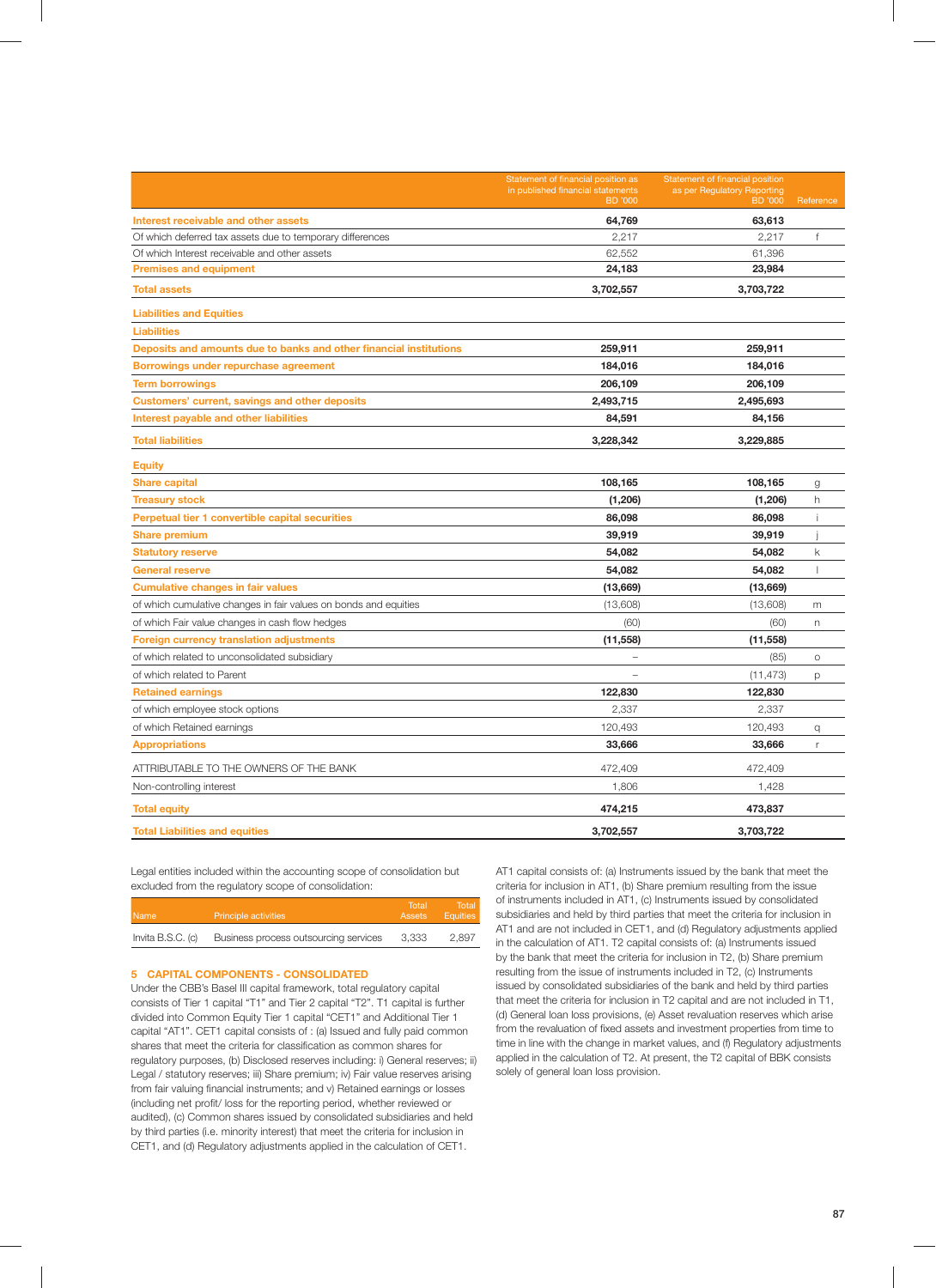# **5 CAPITAL COMPONENTS - CONSOLIDATED** (continued)

The CBB applies various limits and minima to the components of the regulatory capital, as shown in the below table. There is also a restriction on the amount of general loan loss provision (also called collective impairment provision) that may be included as part of T2 capital, which should be a maximum of 1.25 per cent of the credit risk weighted assets.

|                                       | Optional | Minimum<br>Ratio |
|---------------------------------------|----------|------------------|
| <b>Components of Consolidated CAR</b> |          |                  |
| Core Equity Tier 1 (CET 1)            |          | 6.50%            |
| Additional Tier 1 (AT1)               | 1.50%    |                  |
| Tier $1(T1)$                          |          | 8%               |
| Tier $2(T2)$                          | 2%       |                  |
| <b>Total Capital</b>                  |          | 10%              |
| Capital Conservation Buffer (CCB)     |          | 2.50%            |
| <b>CAR including CCB</b>              |          |                  |
| CET 1 plus CCB                        |          | 9%               |
| Tier 1 plus CCB                       |          | 10.50%           |
| <b>Total Capital plus CCB</b>         |          | 12.50%           |

|                                   | Optional | Minimum<br>Ratio |
|-----------------------------------|----------|------------------|
| <b>Components of Solo CAR</b>     |          |                  |
| Core Equity Tier 1 (CET 1)        |          | 4.50%            |
| Additional Tier 1 (AT1)           | 1.50%    |                  |
| Tier $1$ (T1)                     |          | 6%               |
| Tier $2(T2)$                      | 2%       |                  |
| <b>Total Capital</b>              |          | 8%               |
| Capital Conservation Buffer (CCB) |          | 0%               |
|                                   |          |                  |

In accordance with the CBB's Basel III capital adequacy framework, certain exposures are required to be deducted from regulatory capital rather than included in RWAs. Unlike Basel II capital adequacy framework were deductions were applied 50 per cent from T1 and 50 per cent from T2, the CBB's Basel III capital adequacy framework requires that most of the deductions be made from the CET1.

There are no impediments on the transfer of funds or regulatory capital within the Group other than restrictions over transfers to ensure minimum regulatory capital requirements are met for subsidiary companies.

#### **REGULATORY CAPITAL COMPONENTS**

The table below provides a detailed breakdown of the bank's regulatory capital components, including all regulatory adjustments. The table also provides reference to the comparison displayed in the previous table between accounting and regulatory statement of financial positions.

|                                                                                                                                                                                                                                                                           | Component<br>of regulatory<br>capital<br><b>BD</b> '000 | <b>Amounts</b><br>subject to<br>pre-2015<br>treatment<br>BD '000 | Source based on reference<br>letters of the statement<br>of financial positions under<br>the regulatory scope of<br>consolidation |
|---------------------------------------------------------------------------------------------------------------------------------------------------------------------------------------------------------------------------------------------------------------------------|---------------------------------------------------------|------------------------------------------------------------------|-----------------------------------------------------------------------------------------------------------------------------------|
| <b>Common Equity Tier 1: Instruments and reserves</b>                                                                                                                                                                                                                     |                                                         |                                                                  |                                                                                                                                   |
| Directly issued qualifying common share capital plus related stock surplus                                                                                                                                                                                                | 146.878                                                 |                                                                  | $g+h+j$                                                                                                                           |
| Retained earnings                                                                                                                                                                                                                                                         | 154,072                                                 |                                                                  | $O+Q+r$                                                                                                                           |
| Accumulated other comprehensive income and losses (and other reserves)                                                                                                                                                                                                    | 83,023                                                  |                                                                  | k+l+m+n+p                                                                                                                         |
| <b>Common Equity Tier 1 capital before regulatory adjustments</b>                                                                                                                                                                                                         | 383,973                                                 |                                                                  |                                                                                                                                   |
| <b>Common Equity Tier 1 capital: regulatory adjustments</b>                                                                                                                                                                                                               |                                                         |                                                                  |                                                                                                                                   |
| Cash flow hedge reserve                                                                                                                                                                                                                                                   | (60)                                                    |                                                                  | n                                                                                                                                 |
| Investments in own shares                                                                                                                                                                                                                                                 | 515                                                     |                                                                  | d                                                                                                                                 |
| Investments in the capital of banking, financial and insurance entities that are outside the scope of<br>requlatory consolidation, net of eligible short positions, where the bank does not own more than 10%<br>of the issued share capital (amount above 10% threshold) |                                                         | 28,461                                                           | b                                                                                                                                 |
| Total regulatory adjustments to Common equity Tier 1                                                                                                                                                                                                                      | 455                                                     | 28,461                                                           |                                                                                                                                   |
| <b>Common Equity Tier 1 capital (CET1)</b>                                                                                                                                                                                                                                | 383,518                                                 |                                                                  |                                                                                                                                   |
| <b>Additional Tier 1 capital: instruments</b>                                                                                                                                                                                                                             |                                                         |                                                                  |                                                                                                                                   |
| Directly issued qualifying Additional Tier 1 instruments plus related stock surplus                                                                                                                                                                                       | 86,098                                                  |                                                                  |                                                                                                                                   |
| of which: classified as equity under applicable accounting standards                                                                                                                                                                                                      | 86.098                                                  |                                                                  |                                                                                                                                   |
| Additional Tier 1 capital before regulatory adjustments                                                                                                                                                                                                                   | 86,098                                                  |                                                                  |                                                                                                                                   |
| <b>Additional Tier 1 capital: regulatory adjustments</b>                                                                                                                                                                                                                  |                                                         |                                                                  |                                                                                                                                   |
| Total regulatory adjustments to Additional Tier 1 capital                                                                                                                                                                                                                 |                                                         |                                                                  |                                                                                                                                   |
| <b>Additional Tier 1 capital (AT1)</b>                                                                                                                                                                                                                                    | 86,098                                                  |                                                                  |                                                                                                                                   |
| Tier 1 capital $(T1 = CET1 + AT1)$                                                                                                                                                                                                                                        | 469,616                                                 |                                                                  |                                                                                                                                   |
| Tier 2 capital: instruments and provisions                                                                                                                                                                                                                                |                                                         |                                                                  |                                                                                                                                   |
| Provisions                                                                                                                                                                                                                                                                | 30,865                                                  |                                                                  |                                                                                                                                   |
| Tier 2 capital before regulatory adjustments                                                                                                                                                                                                                              | 30,865                                                  |                                                                  |                                                                                                                                   |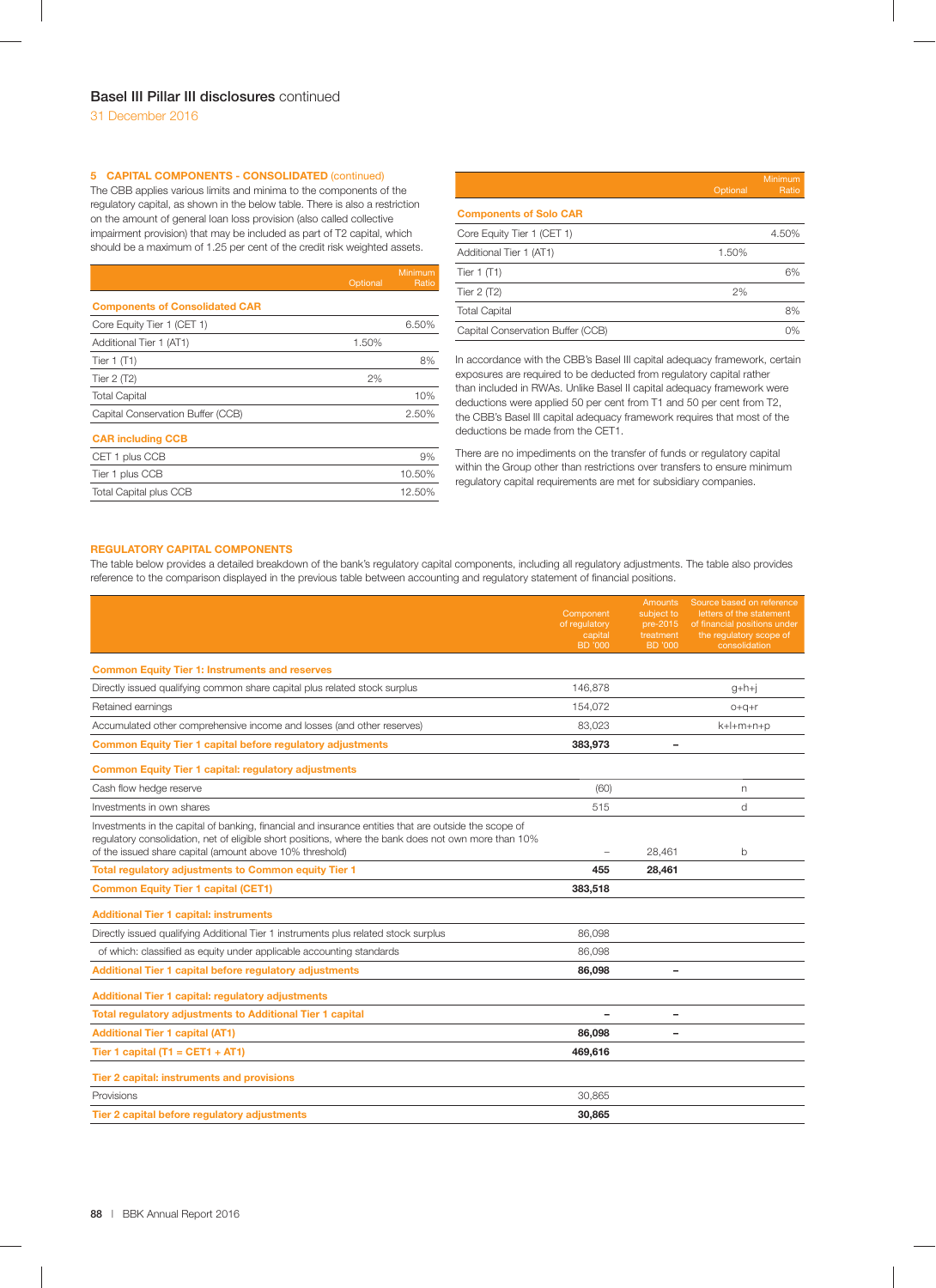|                                                                                                                                                                                                                                                                                                    | Component<br>of regulatory<br>capital<br><b>BD</b> '000 | Amounts<br>subject to<br>pre-2015<br>treatment<br><b>BD</b> '000 | Source based on reference<br>letters of the statement<br>of financial positions under<br>the regulatory scope of<br>consolidation |
|----------------------------------------------------------------------------------------------------------------------------------------------------------------------------------------------------------------------------------------------------------------------------------------------------|---------------------------------------------------------|------------------------------------------------------------------|-----------------------------------------------------------------------------------------------------------------------------------|
| Tier 2 capital: regulatory adjustments                                                                                                                                                                                                                                                             |                                                         |                                                                  |                                                                                                                                   |
| Investments in the capital of banking, financial and insurance entities that are outside the scope of<br>regulatory consolidation, net of eligible short positions, where the bank does not own more than 10%<br>of the issued common share capital of the entity (amount above the 10% threshold) |                                                         | 8,942                                                            | C                                                                                                                                 |
| Total regulatory adjustments to Tier 2 capital                                                                                                                                                                                                                                                     | $\overline{\phantom{0}}$                                | 8,942                                                            |                                                                                                                                   |
| Tier 2 capital (T2)                                                                                                                                                                                                                                                                                | 30,865                                                  |                                                                  |                                                                                                                                   |
| Total capital $(TC = T1 + T2)$                                                                                                                                                                                                                                                                     | 500,481                                                 |                                                                  |                                                                                                                                   |
| <b>Total risk weighted assets</b>                                                                                                                                                                                                                                                                  | 2,708,086                                               |                                                                  |                                                                                                                                   |
| <b>Capital ratios and buffers</b>                                                                                                                                                                                                                                                                  |                                                         |                                                                  |                                                                                                                                   |
| Common Equity Tier 1 (as a percentage of risk weighted assets)                                                                                                                                                                                                                                     | 14.16%                                                  |                                                                  |                                                                                                                                   |
| Tier 1 (as a percentage of risk weighted assets)                                                                                                                                                                                                                                                   | 17.34%                                                  |                                                                  |                                                                                                                                   |
| Total capital (as a percentage of risk weighted assets)                                                                                                                                                                                                                                            | 18.48%                                                  |                                                                  |                                                                                                                                   |
| Institution specific buffer requirement (minimum CET1 requirement plus capital conservation buffer<br>plus countercyclical buffer requirements plus G-SIB buffer requirement, expressed as a percentage<br>of risk weighted assets)                                                                | 9.00%                                                   |                                                                  |                                                                                                                                   |
| of which: capital conservation buffer requirement                                                                                                                                                                                                                                                  | 2.50%                                                   |                                                                  |                                                                                                                                   |
| of which: bank specific countercyclical buffer requirement                                                                                                                                                                                                                                         | N/A                                                     |                                                                  |                                                                                                                                   |
| of which: G-SIB buffer requirement                                                                                                                                                                                                                                                                 | N/A                                                     |                                                                  |                                                                                                                                   |
| Common Equity Tier 1 available to meet buffers (as a percentage of risk weighted assets)                                                                                                                                                                                                           | 14.16%                                                  |                                                                  |                                                                                                                                   |
| <b>National minima (where different from Basel III)</b>                                                                                                                                                                                                                                            |                                                         |                                                                  |                                                                                                                                   |
| CBB Common Equity Tier 1 minimum ratio (Excluding Capital Conservation Buffer)                                                                                                                                                                                                                     | 6.50%                                                   |                                                                  |                                                                                                                                   |
| CBB Tier 1 minimum ratio (Excluding Capital Conservation Buffer)                                                                                                                                                                                                                                   | 8.00%                                                   |                                                                  |                                                                                                                                   |
| CBB total capital minimum ratio (Excluding Capital Conservation Buffer)                                                                                                                                                                                                                            | 10.00%                                                  |                                                                  |                                                                                                                                   |
| Amounts below the thresholds for deduction (before risk weighting)                                                                                                                                                                                                                                 |                                                         |                                                                  |                                                                                                                                   |
| Non-significant investments in the capital of other financials                                                                                                                                                                                                                                     | 37,403                                                  |                                                                  |                                                                                                                                   |
| Significant investments in the common stock of financials                                                                                                                                                                                                                                          | 30.351                                                  |                                                                  | $\mathsf{e}$                                                                                                                      |
| Deferred tax assets arising from temporary differences (net of related tax liability)                                                                                                                                                                                                              | 2,217                                                   |                                                                  | $\mathsf{f}$                                                                                                                      |
| Applicable caps on the inclusion of provisions in Tier 2                                                                                                                                                                                                                                           |                                                         |                                                                  |                                                                                                                                   |
| Provisions eligible for inclusion in Tier 2 in respect of exposures subject to standardised approach<br>(prior to application of cap)                                                                                                                                                              | 50.736                                                  |                                                                  |                                                                                                                                   |
| Cap on inclusion of provisions in Tier 2 under standardised approach                                                                                                                                                                                                                               | 30.865                                                  |                                                                  | a                                                                                                                                 |

## **6. CAPITAL ADEQUACY**

The Group's policy is to maintain a strong capital base so as to preserve investor, creditor and market confidence and to sustain the future development of the business. The impact of the level of capital on shareholders' return is also recognized, as well as the need to maintain a balance between the higher returns that might be possible with greater gearing and the advantages and security afforded by a sound capital position. The Group manages its capital structure and makes adjustments to the structure taking account of changes in economic conditions and strategic business plans. The capital structure may be adjusted through the dividend payout and other discretionary payments and the issue of new shares and other capital instruments.

As per its ICAAP, BBK aims to maintain a minimum total capital adequacy ratio in excess of the capital assessed as per its ICAAP document of 13.90 per cent. The CBB's current minimum total capital adequacy ratio (including CCB) for banks incorporated in Bahrain is set at 12.5 per cent. The total capital adequacy ratio of the Group as at 31 December 2016 was 18.48 per cent.

## **Strategies and methods for maintaining a strong capital adequacy ratio**

BBK prepares multi-year strategic projections on a rolling annual basis which include an evaluation of short term capital requirements and a forecast of longer-term capital resources.

## **Capital ratios - consolidated and subsidiaries above 5% of group capital**

|             |        | Total capital ratio Tier 1 capital ratio |
|-------------|--------|------------------------------------------|
| BBK - GROUP | 18.48% | 17.34%                                   |
| CrediMax    | 63.52% | 63.52%                                   |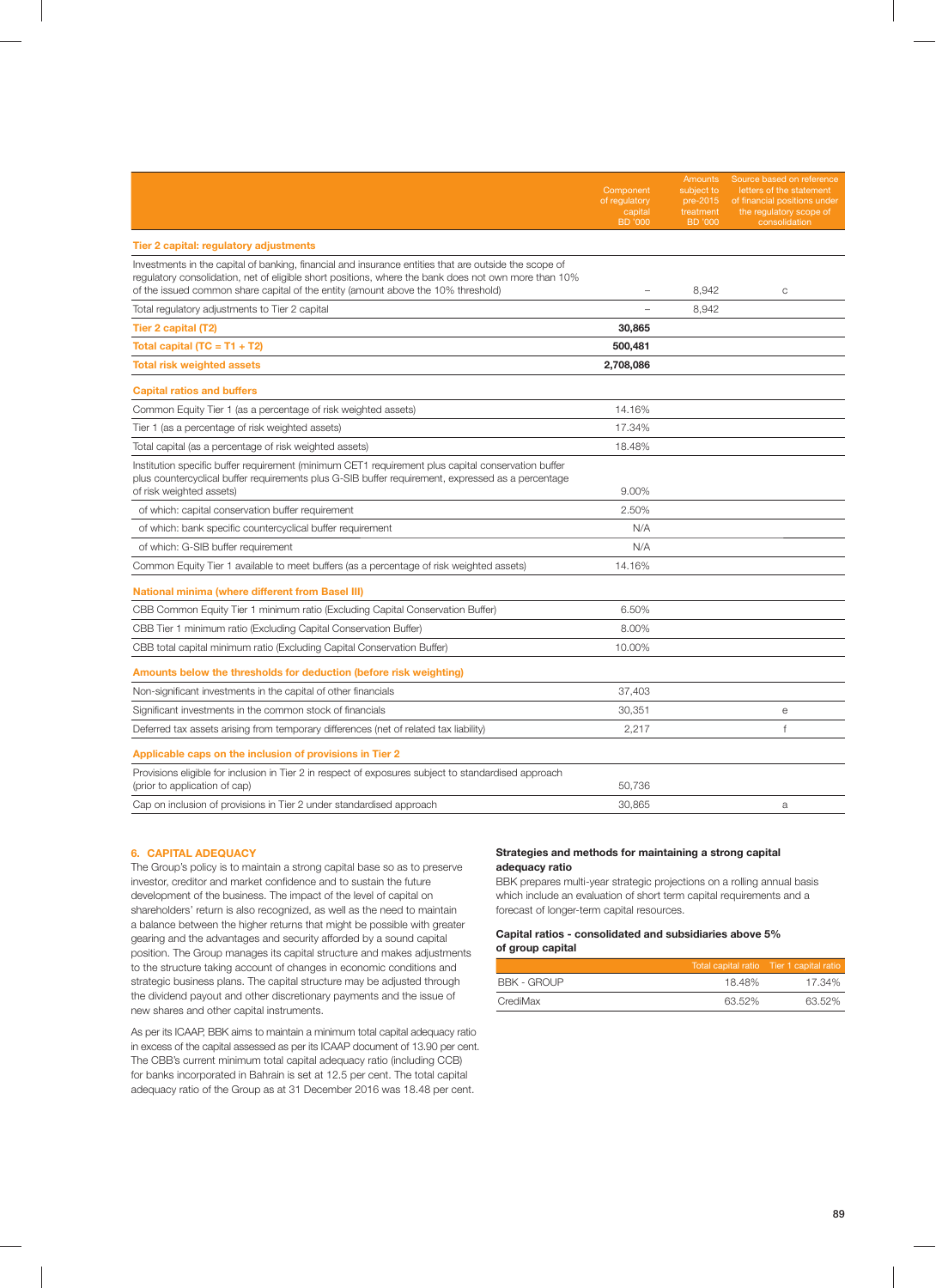#### **7. CREDIT RISK – PILLAR III DISCLOSURES**

This section describes the BBK's exposure to credit risk, and provides detailed disclosures on credit risk in accordance with the CBB's Basel III framework, in relation to Pillar III disclosure requirements.

#### **Definition of exposure classes**

BBK has a diversified on and off statement of financial position credit portfolio, the exposures of which are divided into the counterparty exposure classes defined by the CBB's Basel III capital adequacy framework for the standardised approach for credit risk. A high-level description of the counterparty exposure classes, referred to as standard portfolios in the CBB's Basel III capital adequacy framework, and the generic treatments, i.e. the risk weights to be used to derive the RWAs, are as follows:-

#### **Sovereigns portfolio**

The sovereigns portfolio comprises exposures to governments and their respective central banks. The risk weights are zero per cent for exposures in the relevant domestic currency, or in any currency for exposures to GCC sovereigns. Foreign currency claims on other sovereigns are risk weighted based on their external credit ratings.

Certain multilateral development banks as determined by the CBB may be included in the sovereigns portfolio and treated as exposures with a zero per cent risk weighting.

## **Public Sector Entities** (**PSE**) **portfolio**

Claims on Bahraini PSEs, and claims on PSEs on domestic currency which are assigned a zero per cent risk weight by their respective country regulator, can be assigned a zero per cent risk weight. All other PSEs are risk weighted according to their external ratings.

#### **Banks portfolio**

Claims on banks are risk weighted based on their external credit ratings. A preferential risk weight treatment is available for qualifying short term exposures. Short term exposures are defined as exposures with an original tenor of three months or less. The Bank's portfolio also includes claims on certain investment firms, which are risk weighted based on their external credit ratings, though without any option for preferential treatment for short term exposures.

#### **Corporates portfolio**

Claims on corporates are risk weighted based on their external credit ratings. A 100 per cent risk weight is assigned to exposures to unrated corporates. A preferential risk weight treatment is available for certain corporates owned by the Government of Bahrain, as determined by the CBB, which are assigned a zero per cent risk weight.

#### **Regulatory retail portfolio**

Claims on retail portfolio are risk weighted at 75%, except for past due portfolio.

## **Mortgage portfolio**

Claims which are fully secured by first mortgages on residential property that is or will be occupied by the borrower, or that is leased, must carry a risk weighting of 75 per cent. Claims secured by mortgages on commercial real estate are subject to a minimum of 100 per cent risk weight. If the borrower is rated below BB-, the risk-weight corresponding to the rating of the borrower must be applied.

## **Equities portfolio**

The equities portfolio comprises equity investments in the banking book, i.e. the available-for-sale securities portfolio. A 100 per cent risk weight is assigned to listed equities while unlisted equities are weighted at 150 per cent, unless subject to the following treatments. The amount of any significant investments in commercial entities (A "significant investment" in a commercial entity is defined as any investment in the capital instruments of a commercial entity by the bank which is equivalent to or more than 10 per cent of the issued common share capital of the issuing commercial entity) above 15 per cent (individually) and 60 per cent (collectively) of the bank's capital (the "Total Capital materiality thresholds") must be risk weighted at 800 per cent. Moreover, significant investments in the common shares of unconsolidated financial entities must be risk weighted at 250 per cent.

In addition to the standard portfolios, other exposures are assigned to the following exposure classes:

#### **Investments in funds portfolio**

The risk weight for claims on corporate will be used to determine the risk weight for investments in rated funds. Unrated funds will be assigned a risk weight of 100% if listed, and 150% if not listed.

#### **Past due exposures**

This includes claims, for which the repayment is overdue for more than ninety days. The risk weighting applied for such loans is either 100 per cent or 150 per cent, depending on the level of provisions maintained against the loan.

## **Holding of real estate**

All holding of real estate by banks (owned directly or by the way of investments in real estate companies, subsidiaries or associated companies or other arrangements such as trusts, funds or REITS) must be risk weighted at 200 per cent. Premises occupied by the bank are weighted at 100 per cent.

#### **Other assets and holdings of securitisation tranches**

Other assets are risk weighted at 100 per cent, whereas securitization exposures are risk weighted at 20 per cent to 1,250 per cent, depending on the external rating.

All BBK's holding of securitizations is part of the bank's investment portfolio.

#### **Large Exposures**

The excess amount of any exposure above 15% of the bank's regulatory capital to any counterparty or a group of closely related counterparties must be risk weighted at 800%, unless it is an exempted exposure in accordance with the requirements of the CBB Rulebook.

## **External rating agencies**

BBK uses ratings issued by Moody's and Fitch to derive the risk weightings under the CBB's Basel III capital adequacy framework. Where ratings vary between rating agencies, the highest rating from the lowest two ratings is used to represent the rating for regulatory capital adequacy purposes.

#### **Credit risk presentation under Basel III**

The credit risk exposures presented in most of this report differ from the credit risk exposures reported in the consolidated financial statements. Differences arise due to the application of different methodologies, as illustrated below:-

- Under the CBB's Basel III framework, off statement of financial position exposures are converted into credit exposure equivalents by applying a credit conversion factor (CCF). The off statement of financial position exposure is multiplied by the relevant CCF applicable to the off statement of financial exposure position category. Subsequently, the exposure is treated in accordance with the standard portfolios as referred to above in this report, in the same manner as on statement of financial position exposures.
- In case of Over-the-Counter (OTC) derivative contracts, in addition to the default risk capital requirements for counterparty credit risk, the bank must add a capital charge to cover the risk of mark-to-market losses on the expected counterparty risk (such losses being known as credit value adiustments or CVA).
- Credit risk exposure reporting under Pillar III is frequently reported by standard portfolios based on the type of counterparty. The financial statement presentation is based on asset class rather than the relevant counterparty. For example, a loan to a bank would be classified in the Bank's standard portfolio under the capital adequacy framework although is classified in loans and advances in the consolidated financial statements.
- Certain eligible collateral is applied to reduce exposure under the Basel III capital adequacy framework, whereas no such collateral netting is applicable in the consolidated financial statements.
- Based on the CBB's Basel III guidelines, certain exposures are either included in, or deducted from, regulatory capital rather than treated as an asset as in the consolidated financial statements.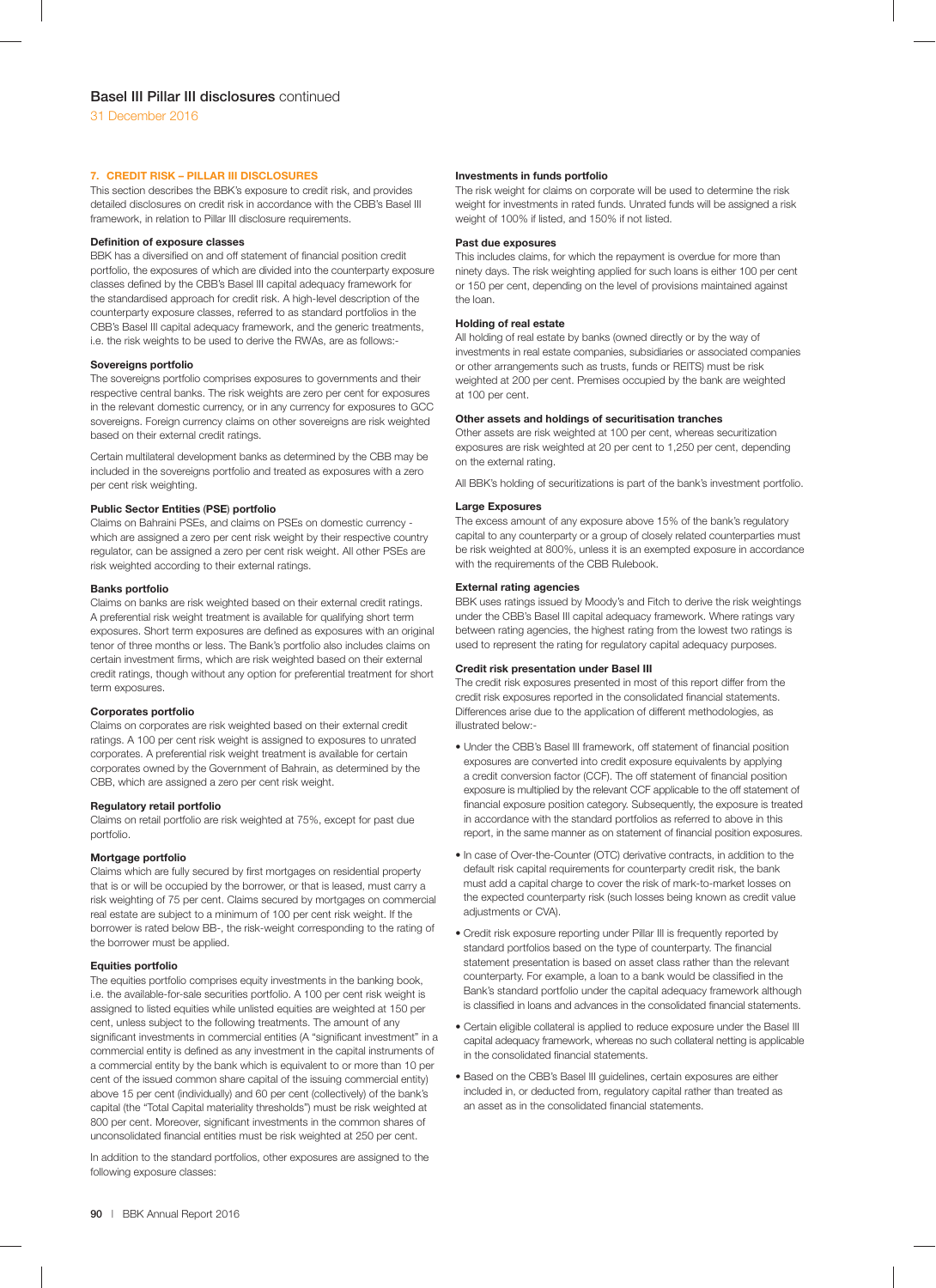# **8 CAPITAL REQUIREMENT FOR RISK WEIGHTED EXPOSURES**

|                                      | <b>Gross credit exposures</b><br>(before risk mitigation)<br>BD '000 | Eligible financial<br>collateral<br><b>BD '000</b> | Credit risk after<br>risk mitigation<br><b>BD</b> '000 | <b>Risk weighted</b><br>asset<br><b>BD '000</b> | <b>Requlatory capital</b><br>required 12.5%<br><b>BD</b> '000 |
|--------------------------------------|----------------------------------------------------------------------|----------------------------------------------------|--------------------------------------------------------|-------------------------------------------------|---------------------------------------------------------------|
| Sovereign                            | 1,054,979                                                            | -                                                  | 1,054,979                                              | 19,753                                          | 2,469                                                         |
| <b>Public Sector Entities</b>        | 24,696                                                               |                                                    | 24,696                                                 | $\overline{\phantom{0}}$                        |                                                               |
| <b>Banks</b>                         | 555,954                                                              |                                                    | 555,954                                                | 328,526                                         | 41,066                                                        |
| Corporates                           | 1,540,794                                                            | 18,282                                             | 1,522,512                                              | 1,454,869                                       | 181,859                                                       |
| Regulatory retail                    | 354,467                                                              | 266                                                | 354,201                                                | 265,651                                         | 33,206                                                        |
| Mortgage                             | 90,220                                                               | 152                                                | 90,068                                                 | 67,551                                          | 8,444                                                         |
| Investment in securities             | 102,377                                                              |                                                    | 102,377                                                | 153,727                                         | 19,216                                                        |
| Past Due                             | 41,301                                                               | 1,737                                              | 39,564                                                 | 43,257                                          | 5,407                                                         |
| <b>Real Estate</b>                   | 39,718                                                               | $\qquad \qquad$                                    | 39,718                                                 | 64,805                                          | 8,101                                                         |
| Other assets                         | 68,414                                                               |                                                    | 68,414                                                 | 71,740                                          | 8,968                                                         |
| Cash Items                           | 17,498                                                               |                                                    | 17,498                                                 | (671)                                           | (84)                                                          |
| <b>Total Credit Risk</b>             | 3,890,418                                                            | 20,437                                             | 3,869,981                                              | 2,469,208                                       | 308,652                                                       |
| <b>Market Risk</b>                   |                                                                      | $\qquad \qquad$                                    | -                                                      | 27,025                                          | 3,378                                                         |
| <b>Operational Risk</b>              |                                                                      |                                                    | -                                                      | 211,854                                         | 26,482                                                        |
| <b>Total Risk Weighted Exposures</b> | 3,890,418                                                            | 20,437                                             | 3,869,981                                              | 2,708,087                                       | 338,512                                                       |

#### **Credit Risk Mitigation and Collateral valuation policy**

BBK employs a range of techniques to mitigate risk in its credit portfolio. Credit risk mitigation includes an objective assessment of the counterparty's capacity and willingness to meet its commitments in the normal course. The bank strives to optimize facility structure, collateral, lending covenants, terms and conditions.

The Bank has detailed policies and procedures for valuing collateral/ securities offered for various credit facilities. The collateral is valued, at minimum, quarterly or annually, based on the type of security. More frequent valuations are also considered if warranted by market volatility and declining trends in valuations are observed. The collaterals and support include mortgages, cash collaterals, marketable securities, personal and corporate guarantees and guarantees from sovereigns and financial institutions. The basis of valuation for different types of securities such as equity, debt, and real estate is also clearly defined in the policies.

# **9. FUNDED AND UNFUNDED TOTAL CREDIT EXPOSURES**

| Total gross credit exposures | <b>Total funded</b><br>credit exposures<br><b>BD</b> '000 | Total un-funded<br>credit exposures<br><b>BD</b> '000 |
|------------------------------|-----------------------------------------------------------|-------------------------------------------------------|
| Sovereign                    | 1,054,805                                                 | 174                                                   |
| Public sector entities       | 24,696                                                    |                                                       |
| <b>Banks</b>                 | 532,160                                                   | 23,794                                                |
| Corporates                   | 1,406,041                                                 | 134,753                                               |
| Regulatory retail            | 354,459                                                   | 8                                                     |
| Mortgage                     | 90,220                                                    |                                                       |
| Investment in securities     | 102,377                                                   |                                                       |
| Past due                     | 41,301                                                    |                                                       |
| Real estate                  | 39,718                                                    |                                                       |
| Other assets                 | 68,414                                                    |                                                       |
| Cash items                   | 17,498                                                    |                                                       |
| <b>Total credit risk</b>     | 3,731,689                                                 | 158,729                                               |

#### **10. AVERAGE CREDIT EXPOSURES**

The following are the average quarterly balances for the year ended 31st December 2016:

|                          | <b>BD'000</b> |
|--------------------------|---------------|
| Sovereign                | 1,055,253     |
| Public sector entities   | 24,481        |
| <b>Banks</b>             | 597,102       |
| Corporates               | 1,543,842     |
| Regulatory retail        | 334,022       |
| Mortgage                 | 92,121        |
| Investment in securities | 102,448       |
| Past Due                 | 36,628        |
| Real estate              | 41,299        |
| Other assets             | 63,067        |
| Cash items               | 16,956        |
| <b>Total credit risk</b> | 3,907,219     |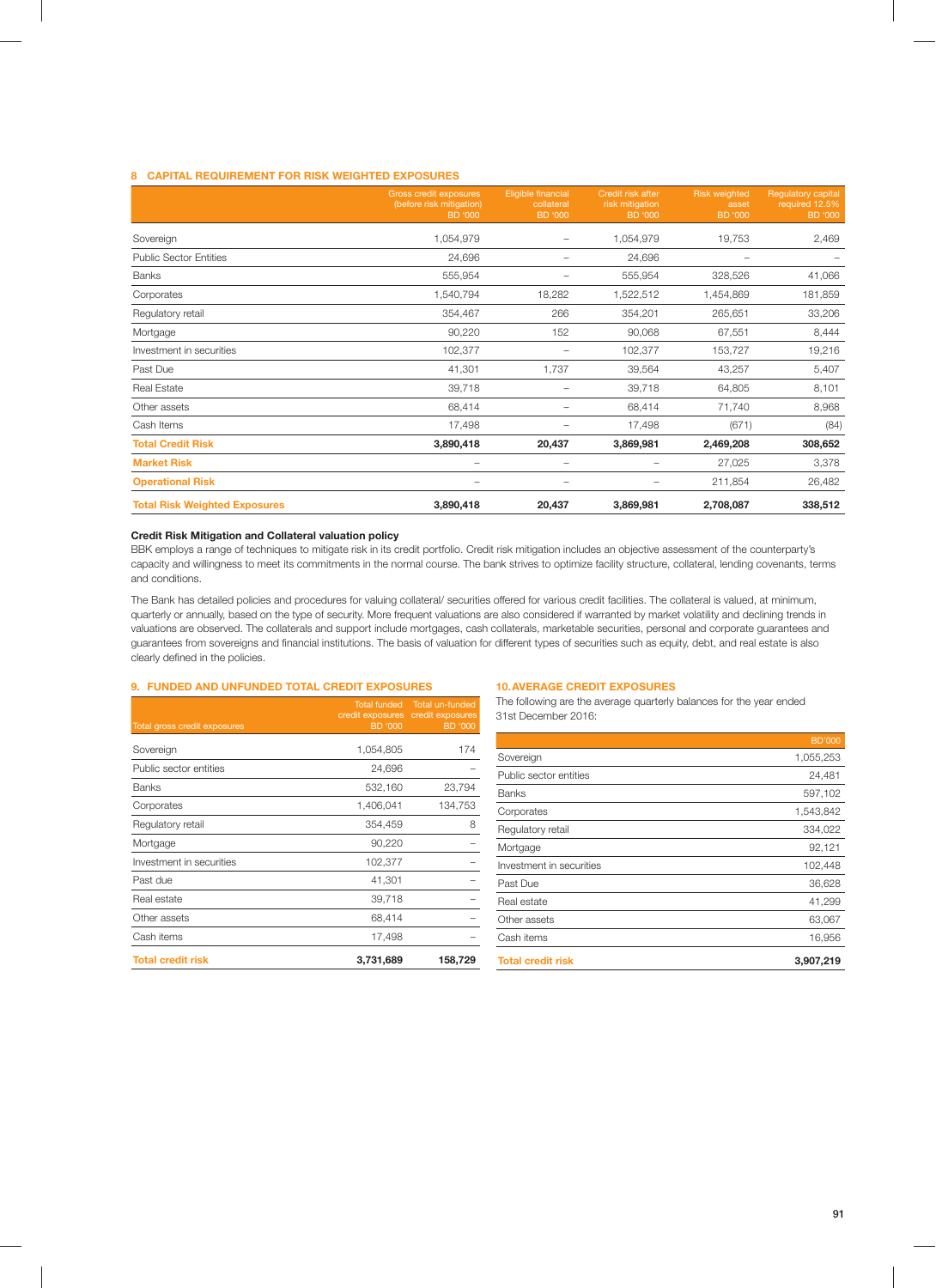# **11. CONCENTRATION OF CREDIT RISK BY REGION** (**EXPOSURES SUBJECT TO RISK WEIGHTING**)

|                                                  | <b>GCC</b><br><b>BD'000</b> | <b>North</b><br>America<br><b>BD'000</b> | Europe<br><b>BD'000</b>  | Asia<br><b>BD'000</b> | Others<br><b>BD'000</b> | Total<br><b>BD'000</b> |
|--------------------------------------------------|-----------------------------|------------------------------------------|--------------------------|-----------------------|-------------------------|------------------------|
| Cash and balances with central banks             | 311,242                     |                                          | $\overline{\phantom{0}}$ | 3,126                 | $\qquad \qquad$         | 314,368                |
| Treasury bills                                   | 381,309                     | 12,945                                   | -                        | 7,381                 | $\qquad \qquad -$       | 401,635                |
| Deposits in banks & other financial institutions | 188,956                     | 35,544                                   | 54,679                   | 39,154                | 74                      | 318,407                |
| Loans & advances to customers                    | ,595,881                    | 38                                       | 41,391                   | 116,018               | 44,251                  | 1,797,579              |
| Investments in associated companies              | 42,808                      |                                          | 600                      |                       | $\qquad \qquad$         | 43,408                 |
| Investment securities                            | 510.817                     | 13.124                                   | 121,828                  | 74,730                | 48,177                  | 768,676                |
| Other assets                                     | 82,927                      |                                          | 49                       | 4,640                 |                         | 87,616                 |
| <b>Total funded exposures</b>                    | 3,113,940                   | 61,651                                   | 218,547                  | 245,049               | 92,502                  | 3,731,689              |
| Unfunded commitments and contingencies           | 126,976                     | 200                                      | 7,258                    | 17,106                | 7,189                   | 158,729                |
| <b>Total credit risk</b>                         | 3,240,916                   | 61,851                                   | 225,805                  | 262,155               | 99.691                  | 3,890,418              |

# **12. CONCENTRATION OF CREDIT RISK BY INDUSTRY** (**EXPOSURES SUBJECT TO RISK WEIGHTING**)

|                                                  | <b>Trading and</b><br>manufacturing<br>BD '000 | Banks & other<br>financial<br><i>institutions</i><br>BD '000 | Construction<br>& real estate<br>BD '000 | Government<br>& public sector<br>BD '000 | <b>Individuals</b><br>BD '000 | <b>Others</b><br><b>BD '000</b> | <b>Total</b><br><b>BD</b> '000 |
|--------------------------------------------------|------------------------------------------------|--------------------------------------------------------------|------------------------------------------|------------------------------------------|-------------------------------|---------------------------------|--------------------------------|
| Cash and balances with central banks             |                                                | 20,872                                                       | -                                        | 293,496                                  |                               | $\qquad \qquad -$               | 314,368                        |
| Treasury bills                                   |                                                |                                                              |                                          | 401,635                                  |                               |                                 | 401,635                        |
| Deposits in banks & other financial institutions |                                                | 318,407                                                      |                                          |                                          |                               |                                 | 318,407                        |
| Loans & advances to customers                    | 604,414                                        | 173,969                                                      | 394,460                                  | 21,975                                   | 394,772                       | 207,989                         | 1,797,579                      |
| Investments in associated companies              |                                                | 43,408                                                       |                                          |                                          |                               |                                 | 43,408                         |
| Investment securities                            | 35,393                                         | 220,123                                                      | 20,922                                   | 480,081                                  |                               | 12,157                          | 768,676                        |
| Other assets                                     |                                                |                                                              |                                          |                                          |                               | 87,616                          | 87,616                         |
| <b>Total funded exposures</b>                    | 639,807                                        | 776,779                                                      | 415,382                                  | 1,197,187                                | 394,772                       | 307,762                         | 3,731,689                      |
| Unfunded commitments and contingencies           | 76,671                                         | 25,205                                                       | 32,537                                   | 112                                      | 173                           | 24,032                          | 158,729                        |
| <b>Total credit risk</b>                         | 716,478                                        | 801,984                                                      | 447,919                                  | 1,197,299                                | 394.945                       | 331,794                         | 3,890,418                      |

# **13. CONCENTRATION OF CREDIT RISK BY MATURITY** (**EXPOSURES SUBJECT TO RISK WEIGHTING**)

|                                                  | Within<br>1 month<br>BD '000 | $1$ to $3$<br>months<br><b>BD '000</b> | 3 to 6<br>months<br>BD '000 | 6 to 12<br>months<br><b>BD</b> '000 | $1$ to 5<br>years<br>BD '000 | 5 to 10<br>years<br>BD '000 | 10 to 20<br>years<br>BD '000 | Above<br>20 years<br>BD '000 | Total<br><b>BD</b> '000 |
|--------------------------------------------------|------------------------------|----------------------------------------|-----------------------------|-------------------------------------|------------------------------|-----------------------------|------------------------------|------------------------------|-------------------------|
| Cash and balances with central banks             | 237,020                      |                                        |                             |                                     |                              |                             | $\qquad \qquad -$            | 77,348                       | 314,368                 |
| Treasury bills                                   | 35.780                       | 233,931                                | 43,887                      | 88,037                              |                              |                             |                              | -                            | 401,635                 |
| Deposits in banks & other financial institutions | 295,207                      | 10,455                                 | 12,318                      | 427                                 |                              |                             |                              | -                            | 318,407                 |
| Loans & advances to customers                    | 106,088                      | 139.158                                | 156.938                     | 98,277                              | 792,743                      | 274,735                     | 52,909                       | 176.731                      | 1,797,579               |
| Investments in associated companies              |                              |                                        |                             |                                     |                              |                             |                              | 43,408                       | 43,408                  |
| Investment securities                            | 9,360                        | 17,353                                 | 23,955                      | 41,029                              | 286,899                      | 254,736                     | 9,368                        | 125,976                      | 768,676                 |
| Other assets                                     | 54,751                       | 96                                     | 49                          | 52                                  | 28,364                       | 914                         | 1,619                        | 1,771                        | 87,616                  |
| <b>Total funded exposures</b>                    | 738.206                      | 400,993                                | 237,147                     |                                     | 227,822 1,108,006            | 530,385                     | 63,896                       |                              | 425,234 3,731,689       |
| Unfunded commitments and contingencies           | 45,031                       | 22,701                                 | 27,704                      | 46,191                              | 12,585                       | 3,609                       | 122                          | 787                          | 158,729                 |
| <b>Total credit risk</b>                         | 783.237                      | 423.694                                | 264.851                     |                                     | 274,013 1,120,591            | 533,994                     | 64.018                       |                              | 426.021 3.890.418       |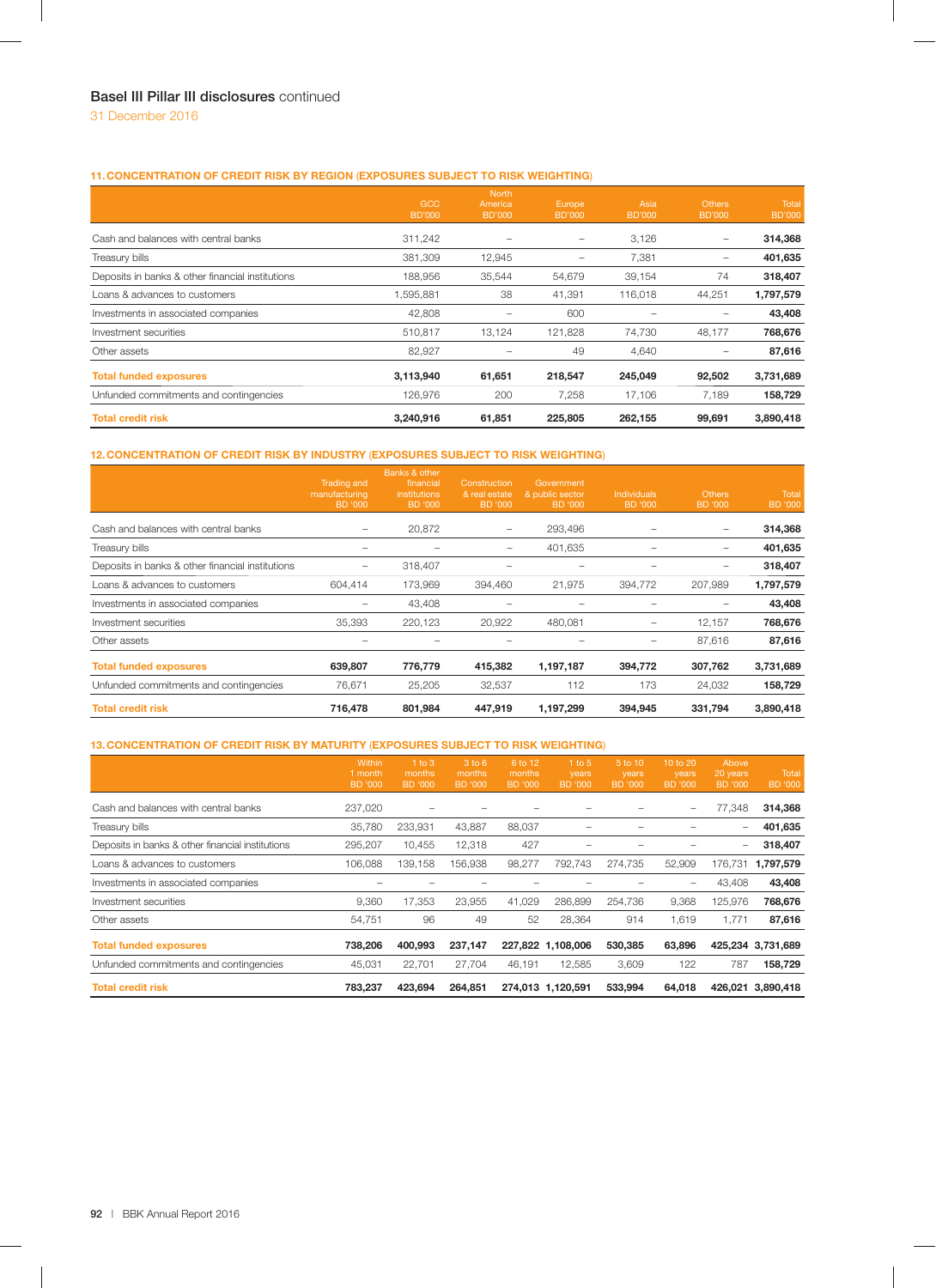# **14. IMPAIRED LOANS AND PROVISIONS**

|                                          | Principle<br>outstanding<br><b>BD</b> '000 | Impaired<br>loans<br><b>BD</b> '000 | Stage 3: Lifetime<br><b>ECL</b> credit- impaired<br><b>BD</b> '000 |
|------------------------------------------|--------------------------------------------|-------------------------------------|--------------------------------------------------------------------|
| Manufacturing                            | 319,166                                    | 38,191                              | 20,295                                                             |
| Mining and quarrying                     | 16,801                                     | $\overline{\phantom{0}}$            |                                                                    |
| Agriculture, fishing and forestry        | 964                                        | 10                                  | 10                                                                 |
| Construction                             | 148,317                                    | 16,115                              | 8,712                                                              |
| Financial                                | 177,686                                    | -                                   | 969                                                                |
| Trade                                    | 294,086                                    | 4,070                               | 4,277                                                              |
| Personal / Consumer finance              | 358,780                                    | 7,351                               | 8,416                                                              |
| Credit cards                             | 49,801                                     | 1,609                               | 2,275                                                              |
| Commercial real estate financing         | 177,517                                    | 23,710                              | 14,992                                                             |
| Residential mortgage                     | 99,894                                     | 5,228                               | 884                                                                |
| Government                               | 22,128                                     |                                     |                                                                    |
| Technology, media and telecommunications | 131,793                                    | 17,035                              | 16,816                                                             |
| Transport                                | 21,247                                     | -                                   |                                                                    |
| Other sectors                            | 75,860                                     | $\qquad \qquad$                     |                                                                    |
| <b>Total</b>                             | 1,894,040                                  | 113,319                             | 77,646                                                             |

# **15. IMPAIRED AND PAST DUE LOANS BY REGION**

|                                                                      | BD '000   | <b>GCC</b> North America<br>BD '000                                       | Europe<br>BD '000        | Asia<br>BD '000 | <b>Others</b><br>BD '000 | Total<br>BD '000 |
|----------------------------------------------------------------------|-----------|---------------------------------------------------------------------------|--------------------------|-----------------|--------------------------|------------------|
| Past Due Ioans                                                       | 50.107    | $\hspace{1.0cm} \rule{1.5cm}{0.15cm} \hspace{1.0cm} \rule{1.5cm}{0.15cm}$ |                          | 6.321           | -                        | 56.428           |
| Impaired loans                                                       | 109.820   | $\overline{\phantom{0}}$                                                  | -                        | 3.499           | -                        | 113.319          |
| Stage 3: Lifetime ECL credit- impaired                               | (74.062)  | $\overline{\phantom{0}}$                                                  | $\overline{\phantom{0}}$ | (3,584)         | $\overline{\phantom{0}}$ | (77, 646)        |
| Stage 1: 12-month ECL and stage 2: Lifetime ECL not credit- impaired | (48, 867) | $\overline{\phantom{0}}$                                                  | -                        | (389)           | $\overline{\phantom{0}}$ | (49, 256)        |

## **16. IMPAIRED AND PAST DUE LOANS BY INDUSTRY**

|                                                                         | Trading and<br>BD '000 | Banks & other<br>manufacturing financial institutions<br>BD '000 | Construction<br>& real estate<br>BD '000 | Government<br>& public sector<br>BD '000 | Individuals<br>BD '000 | <b>Others</b><br>BD '000 | <b>Total</b><br>BD '000 |
|-------------------------------------------------------------------------|------------------------|------------------------------------------------------------------|------------------------------------------|------------------------------------------|------------------------|--------------------------|-------------------------|
| Past Due loans                                                          | 11.863                 | 4.733                                                            | 19.618                                   |                                          | 13.515                 | 6.692                    | 56,428                  |
| Impaired loans                                                          | 36.270                 |                                                                  | 45.053                                   |                                          | 31.996                 | -                        | 113.319                 |
| Stage 3: Lifetime ECL credit- impaired                                  | (35,639)               | (969)                                                            | (24, 588)                                | $\overline{\phantom{0}}$                 | (16, 450)              |                          | (77, 646)               |
| Stage 1: 12-month ECL and stage 2:<br>Lifetime ECL not credit- impaired | (16, 562)              | (4,767)                                                          | (10, 809)                                | (602)                                    | (10, 817)              | (5,699)                  | (49, 256)               |

## **17. AGING OF IMPAIRED PAST DUE LOANS**

|                                           | 3 months<br>up to 1 year<br><b>BD '000</b> | $1$ to $3$<br>years<br><b>BD</b> '000 | Over<br>3 years<br><b>BD</b> '000 | Total<br><b>BD '000</b> |
|-------------------------------------------|--------------------------------------------|---------------------------------------|-----------------------------------|-------------------------|
| Impaired past due loans                   | 41,179                                     | 33,017                                | 39.123                            | 113,319                 |
| Stage 3: Lifetime ECL credit-<br>impaired | (18,954)                                   | (26, 715)                             | (31, 977)                         | (77, 646)               |
| <b>Net outstanding</b>                    | 22,225                                     | 6.302                                 | 7.146                             | 35,673                  |
| <b>Market value of collateral</b>         | 2.148                                      | 6,036                                 | 46.045                            | 54.229                  |

## **18. RESTRUCTURED LOANS**

|                                                           | BD'000 |
|-----------------------------------------------------------|--------|
| Loans restructured during the period                      | 39.955 |
| Impact of restructured facilities and loans on provisions | 2.939  |

The above restructuring did not have any significant impact on present and future earnings and were primarily extensions of the loan tenor, revisions in interest rate, and additional collateral received.

#### **19. MARKET RISK DISCLOSURES FOR BANKS USING THE INTERNAL MODELS APPROACH** (**IMA**) **FOR TRADING PORTFOLIOS**

The "Market Risk Internal Model" is being used to measure Value-at-Risk (VaR) for calculating Capital Charge arising from Market Risk exposures (mainly Foreign Exchange and Interest Rate Risk positions) of the Trading Book. The VaR Model quantifies the maximum potential loss that could occur in the Trading book risk positions under normal market conditions, at 99% confidence level, on a 10-day horizon.

BBK maintains a prudent approach to Manage Market Risk exposures guided by Market Risk Policy and Procedure. The Position, Stoploss and VaR limits are monitored by Treasury Middle Office (reporting to Risk and Credit Administration Department and Independent of Business unit) and a daily risk report is circulated to the Senior Management.

In addition to the above, the Treasury Middle Office also carries out valuation of the Investment Portfolio independently as per the internal policies and procedures. Furthermore BBK also conducts Stress Testing and Back Testing of Market Risk positions.